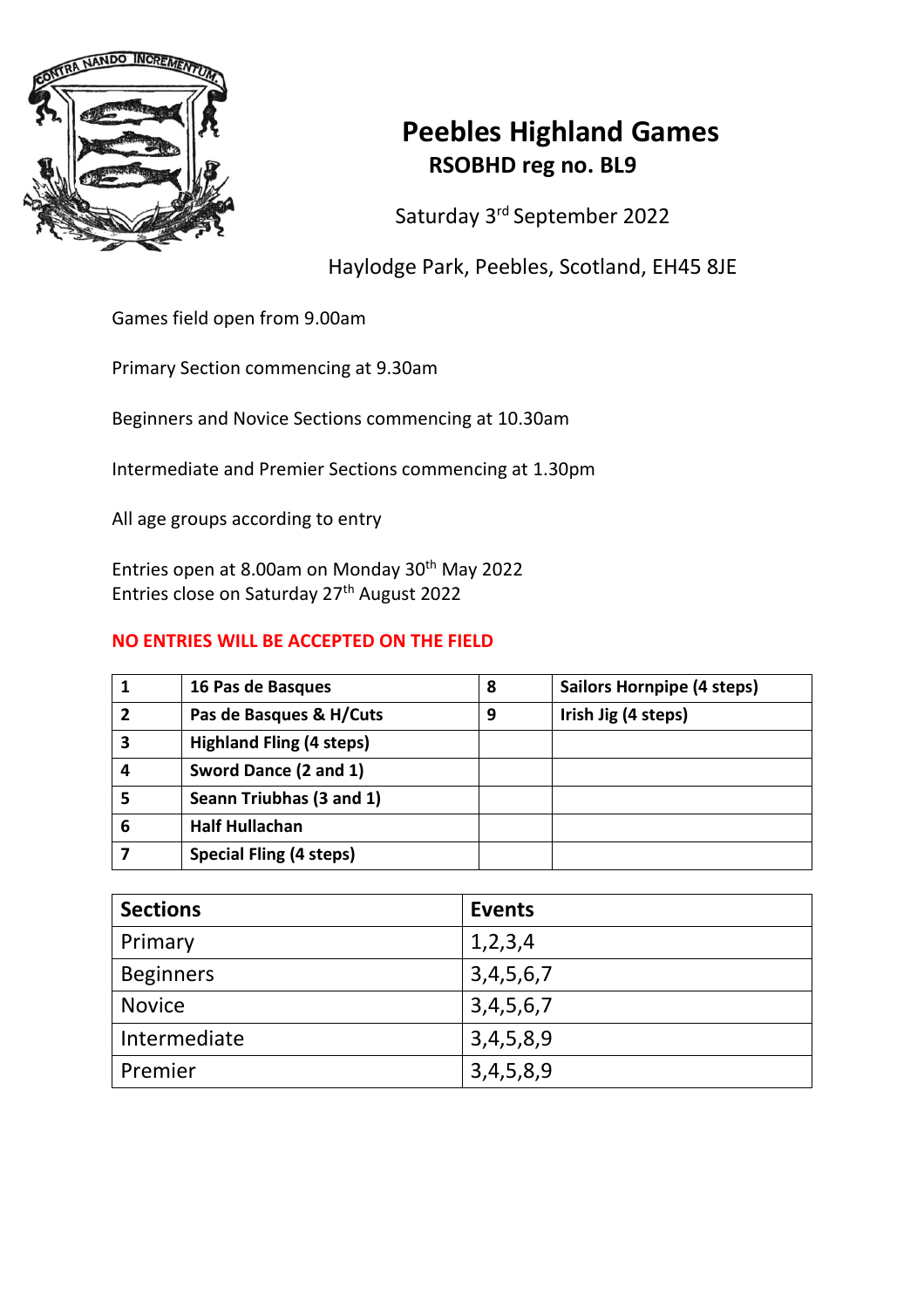# **Rules**

• Dancers must be registered with the RSOBHD, and current RSOBHD Registration cards must be shown on the day

- The organiser endorses the RSOBHD Child Protection Statement and Code of Ethics
- Dancers can only compete in their own age group
- Judges' decision is final.
- Entry fees are non-refundable
- Organisers are not responsible or liable for loss or injury.

#### **\*\*To Enter\*\***

• £2.50 entry fee per dance

• Please enter using our Google Form by accessing the following link: https://forms.gle/MiowyPpv1EAbDM519

• Entry fee must be paid at the time of entering. Date of payment must be given on the form. Payment should be made by BACS to:

Account name: Peebles Highland Games Association

Acc No. : 00686805.

Sort Code: 80-09-33

Reference: "DancerSurname First Initial", e.g Henderson F